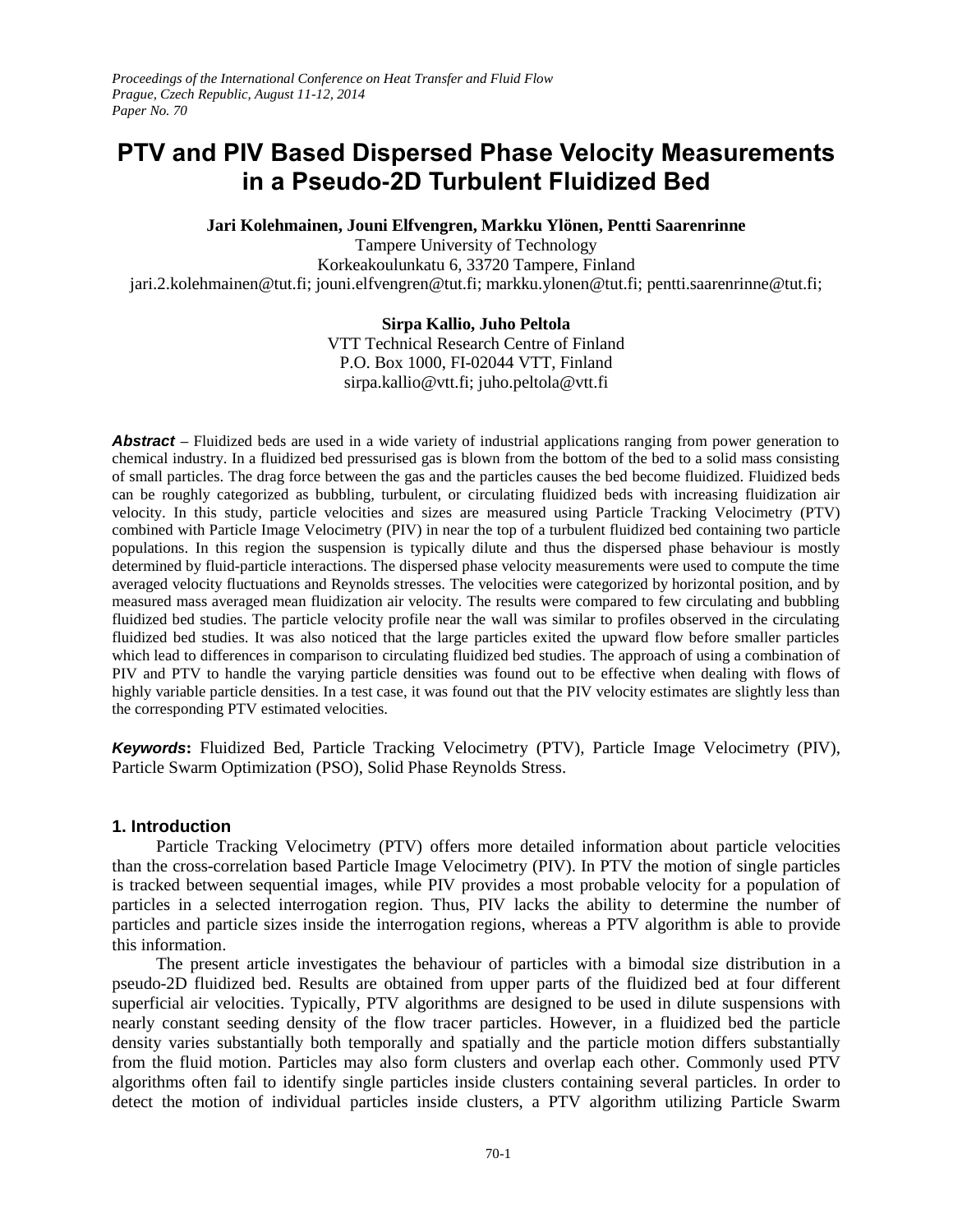Optimization (PSO) was presented by Kolehmainen et al. (2014). Since the dense particle images should not be neglected in the computation of statistical properties, a PIV analysis was coupled with the previously presented PTV algorithm.

## **1. 1 Background**

Many different methods have been used to measure solid particle velocities in fluidized beds. These methods can be divided into intrusive and non-intrusive methods. The non-intrusive methods are able provide detailed information about the particle motions without disturbing the flow. Perhaps the oldest optical non-intrusive measurement technique applied to fluidized beds is Phase Doppler Anemometry (PDA). It allows simultaneous measurement of particle velocity and particle size with high accuracy. PDA has been used for fluidized bed studies for instance in article (Samuelsberg et al., 1996). Unfortunately, PDA cannot supply any information regarding the surroundings of the measurement point due to its nature. Other non-intrusive methods include more recently developed particle field imaging based methods such as PIV and PTV. Unfortunately these methods require clear optical access to the measured flow region, which limits their usability to dilute particle suspensions, near-wall behaviour or pseudo-2D conditions.

If there is optical access, the cross-correlation based PIV method can be applied to analyse dense gasparticle flows, where single particles are difficult to detect, as long as the image texture does not deform too severely in sequential frames. However, good quality PIV requires adequate seeding, which results in a poor performance in dilute suspensions. The inherent noise in the images produces lots of erroneous displacement vectors in regions where no particles are present. These small randomly orientated vectors can be difficult to filter out without also removing valid vectors. PIV has been successfully applied to measurement of particle phase velocities in a pseudo-2D fluidized bed in Kolehmainen et al. (2013), Laverman et al.  $(2008)$  and Agarwal et al.  $(2011)$ .

In comparison to PIV, PTV requires detection of individual particles and performs best in dilute small scale studies. Unlike PIV, PTV cannot be regarded as a single technique but rather a family of algorithms, and there are hundreds of variations in the literature. PTV has been used to measure granular temperature by Jung et al. (2005) and Mehmet et al. (2004). This parameter is used in the kinetic theory of granular flows, and is closely related to dispersed phase Reynolds stresses measured in this article.

## **1. 2. Scientific Contribution**

The dilute top section of a turbulent fluidized bed has not been widely studied in the literature. The authors were unable to find any directly related articles with similar flow conditions. Although not widely studied, this region generates a gas-solid flow with a strongly varying suspension density similar to many practical applications in an easily accessible experimental setup. In this work, the authors have successfully demonstrated the usability of combined PTV-PIV in a semi-dilute gas-particle two-phase flow, and determined averaged particle numbers, velocities, and Reynolds stresses in the upper section of a turbulent fluidized bed.

## **2. Measurement Setup**

## **2. 1 Overview**

The experimental setup consisted of a pseudo-2D fluidized bed filled with sieved spherical class beads with mean diameters of 230 and 390 micrometers and narrow distributions. There was 20 ml of both particle populations. The fluidized bed height was 700 mm and width 100 mm. Distance between the transparent walls was 6 mm making the flow inside the bed nearly two-dimensional.

The inlet air mass flow was measured using a pressure drop measurement over a long feed line. The mass averaged velocity was calculated from the pressure drop measurement to give an estimate of flow velocity. The inlet air velocity was varied during the experiment using a pressure regulator valve.

In order to reduce the effect of static electricity inside the fluidized bed, a humidifier was employed. The humidifier consisted of an air-water cyclone immersed in a hot water bath that kept the temperature constant. The air humidity was measured using an external humidity gauge to ensure that sufficient air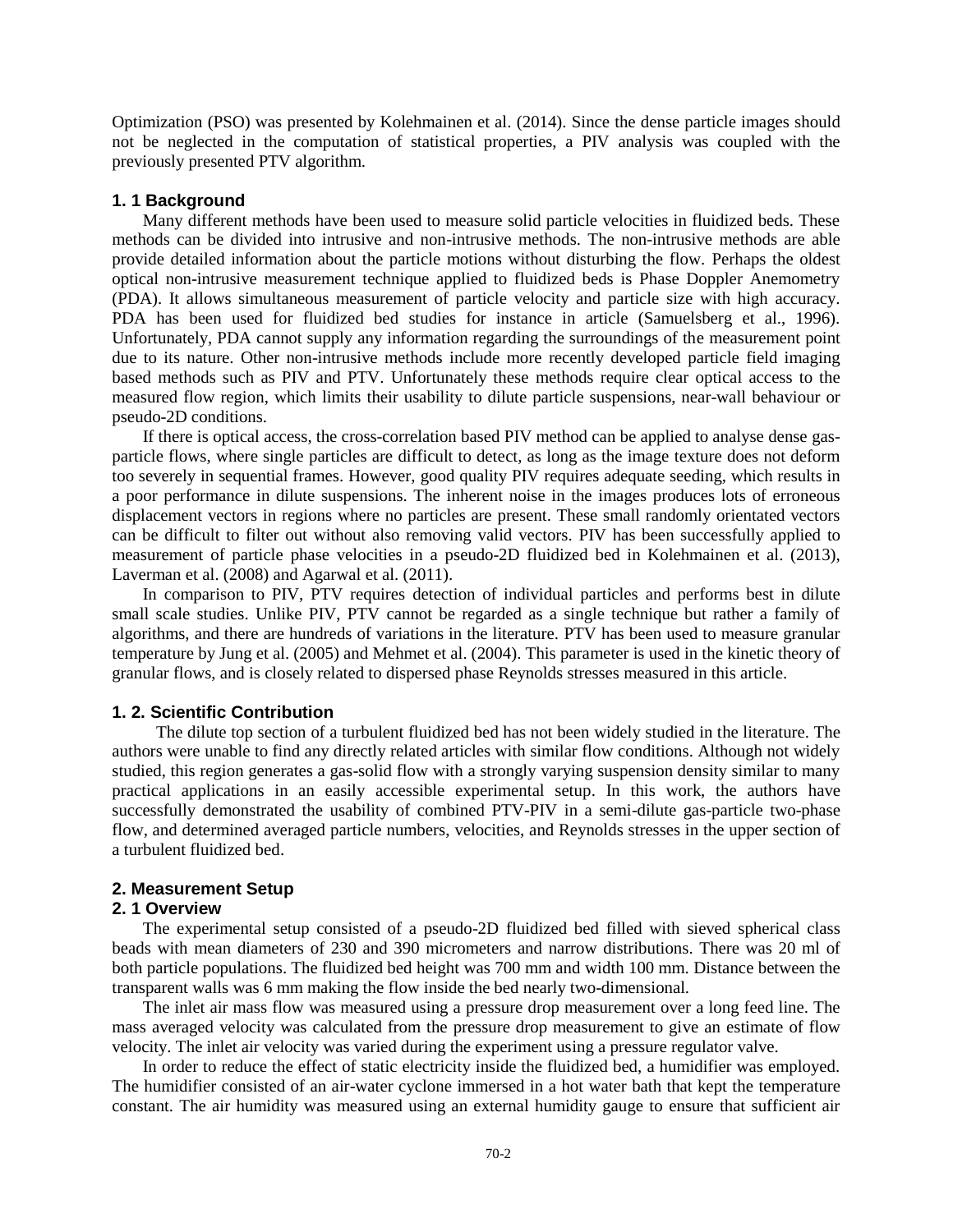humidity was obtained. It was found that when the humidity was between 75% and 85% the static electricity did not affect the fluidized bed behaviour. The humidity was controlled by altering the water bath temperature. Moreover, addition of moisture in the cyclone had only a minor effect of few percentages on the density of air; hence it was excluded from the calculations.

The particles were illuminated by an expanding laser beam and a diffuser plate placed behind the bed. The particle shadow images were recorded using a high speed video camera. The image location in the fluidized bed was determined from a calibration image with a transparent measurement grid. Five image locations from the left edge to the centre line of the bed at a height of 330 mm from the air distributor were selected. Interrogation regions were divided to image quarters as illustrated in Fig. 1.



Fig. 1. Illustration of the optical measurement setup.

## **2. 2 Optical Measurement of Particle Size and Velocity**

The particle shadow images were recorded using a Photron SA-5 high speed video camera. The lens used was K2 infinity long-distance microscope that allows a large focal length compared to the image region. The images were illuminated by a Cavitar HF diode laser with a wavelength of 810 nm. The camera recorded a five image sequence from the fluidized bed two times every second. The temporal framerate inside the five image sequence was set to 4,000 fps with a resolution of 1024 x 1024 pixels. Each frame was 10.3 mm wide. Laser pulse width was set to 100 ns which was considerably less than the camera exposure time. Due to the short effective exposure time there was practically no elongation or distortion in the particle images.

From the five image sets only the last two images were used for further processing. The three first images were disposed since there were slight oscillations in the recorded image intensity. The remaining images were divided into two groups by thresholding the average image intensity. The first group consisted of images where the particle concentration was deemed dilute, while the latter consisted of images where there were too many particles for the PTV algorithm. A sample image of each flow group is shown in Fig. 2. The intensity threshold to switch from PTV to PIV in this study was set to 85 while the average background intensity was 114. The grey scale intensity was stored in 8-bit unsigned integers giving a maximum intensity value of 255.



Fig. 2. Left side shows an image of dilute flow conditions with only a few overlapping particles. Right side shows an image of semi-dilute flow conditions where there are lots of overlapping particles.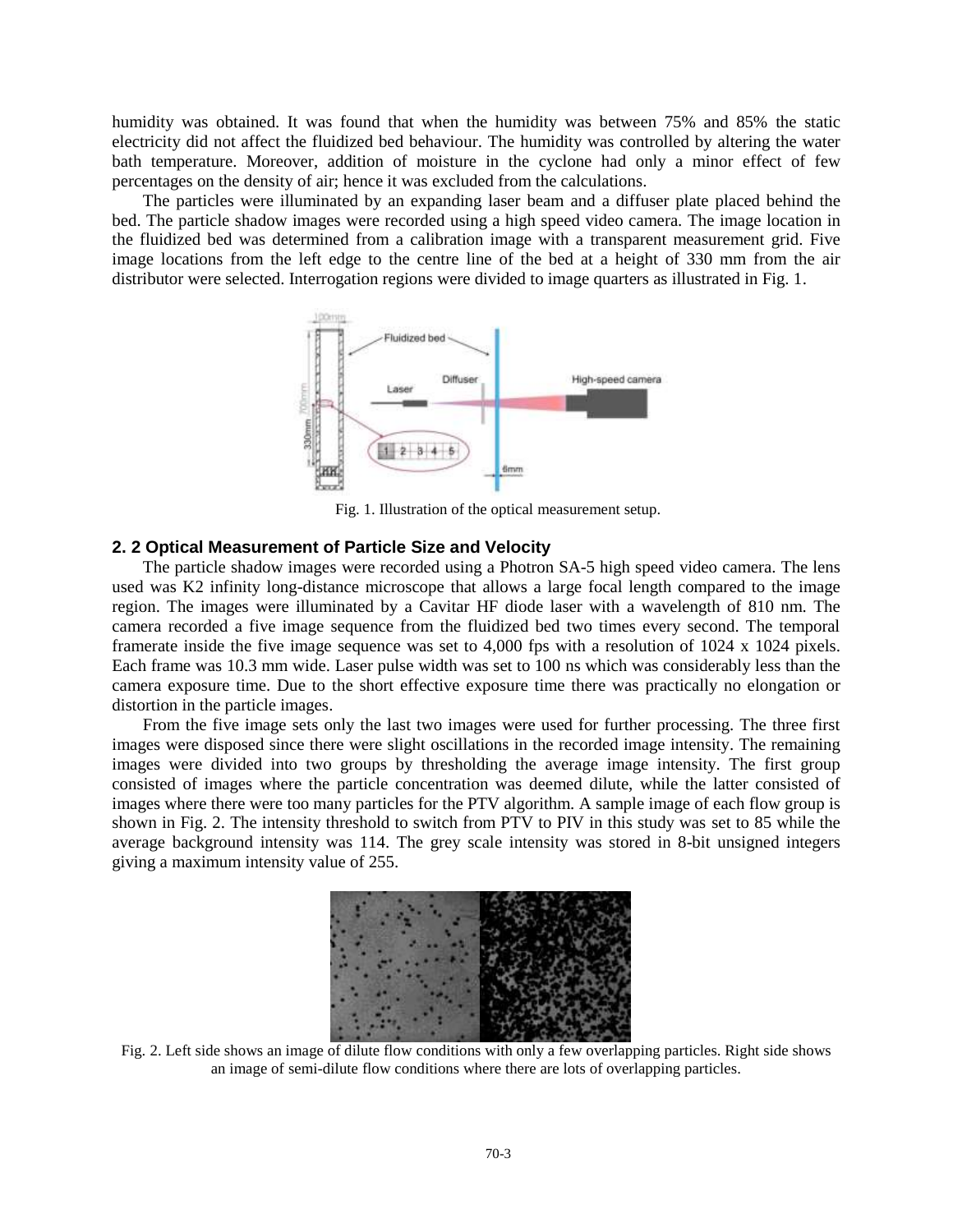If the particle concentration in the image was deemed to be dilute, the velocity and the size of each particle were computed using a PTV algorithm presented in Kolehmainen et al. (2014). The applied PTV algorithm could detect particles and measure sizes of particles inside small clusters of particles close to each other which enabled its use even in semi-dilute flow conditions. The particle tracking of the PTV algorithm was carried out using an advanced two frame tracking method presented in the article (Ohmi et al., 2000).

In the images where particle suspension was considered dense, the velocity field was estimated by PIV and the volume fraction from the image intensity. The PIV fields were computed by the PIV software Davis 8.1.3 using multi-pass cross-correlation method with decreasing window size.

Due to the working principle of PIV, the average velocities are not Favre averages (i.e. massweighted averages) like the averaged PTV results, but rather volumetric averages where each image subdomain has the same weight independent of the particle number inside the domain. Hence, averages computed by PTV and PIV have slightly different meaning. PIV has also a tendency to blend zero velocities from the background to the estimated velocity field. This behavior causes underestimation of the particle displacement. This difference between averaged results obtained with PTV and PIV is demonstrated in Fig. 3.



Fig. 3. Figure showing difference in particle displacement estimation by PTV (left) and PIV (right). Black bars show the mean displacement for a given intensity interval and crosses show scatter plots. The plots are generated from measurement data taken from 20mm away from the bed wall with mean air velocity of 3.09m/s.

In the cases of low air mean velocity, the whole measurement set was dilute enough to be analyzed using only PTV. However, at higher air velocities the PIV measurements consisted of a quarter of the total measurements, and therefore had a statistical impact on the results. At the intermediate air velocities the PIV based velocity fields covered about 10 percentages of the total measurements.

#### **2. 3 Mean Air Velocity Measurement**

The mass flow in the piping system is determined by measuring the pressure drop in a fixed length of the pipe and by using the Darcy-Weisbach equation given by Eq. (1). The measurement setup is illustrated in Fig. 4. The flow in the pipe is assumed to be turbulent so that the friction coefficient can be calculated by the law of Blasius for a friction coefficient given by Eq. (2).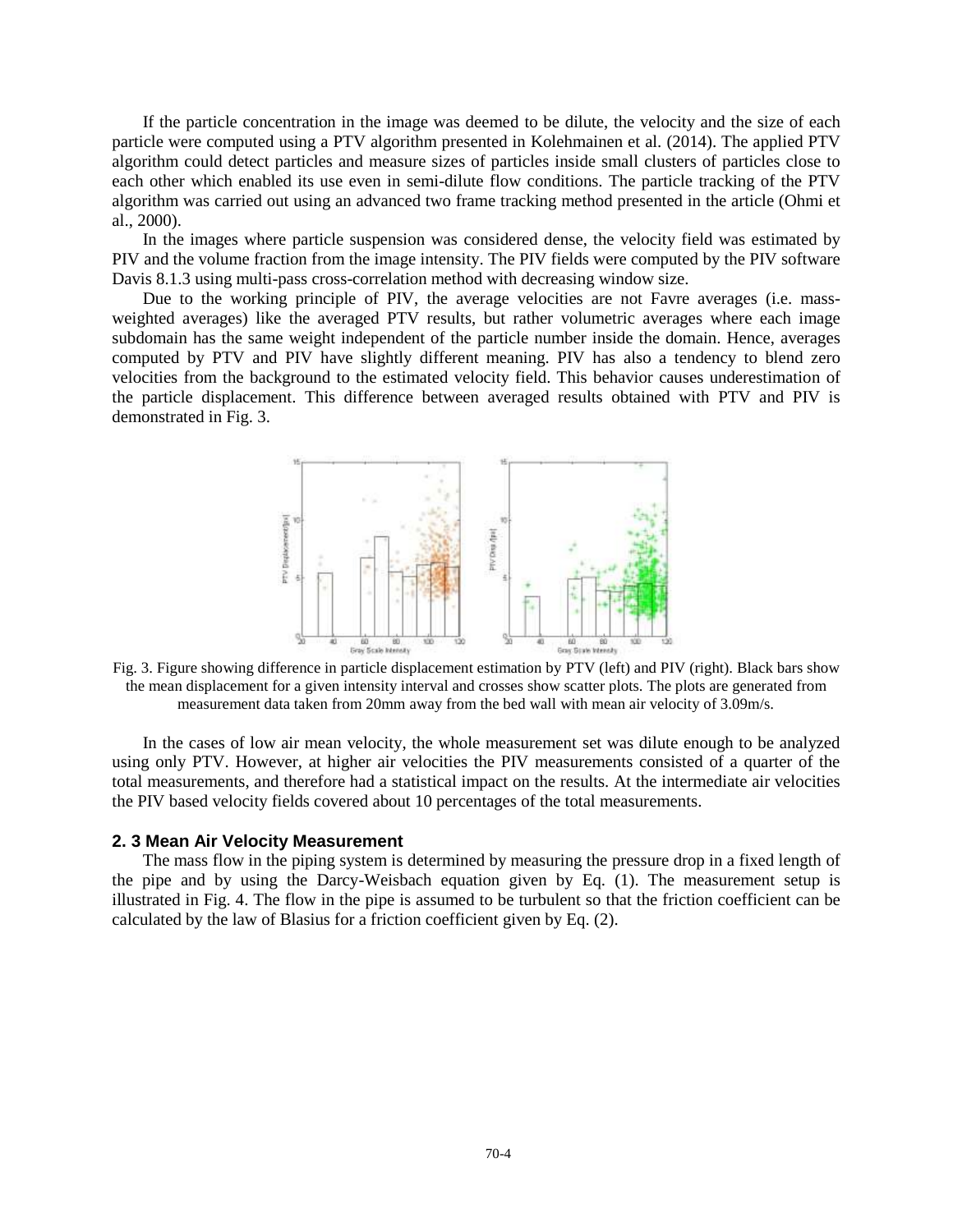

Fig. 4. Schematic illustration of the average air velocity measurement setup.

Darcy-Weisbach equation can be formulated as

$$
\Delta p = \frac{1}{2} \xi \rho u^2 \frac{\Delta l}{d},\tag{1}
$$

where the friction coefficient  $\xi$  was calculated using Blasius law

$$
\xi = \frac{0.3164}{Re^{0.25}} \qquad 4,000 < Re < 100,000 \tag{2}
$$

The Reynolds number in the piping varied from 20,000 to 28,000. Hence the Blasius law should be applicable for the pressure loss through the measurement pipe section. Assuming compressible flow and using the differential form of Eq. (1), the equation for average air velocity in the bed becomes

$$
u \approx \frac{1,515895d_{pipe} \frac{19}{7} \frac{r^4}{R^7} \mu^{\frac{-1}{7}} \mu^{\frac{-4}{7}} \left(\frac{p_2^2 - p_1^2}{T}\right)^{\frac{4}{7}}}{\rho A_{bed}},\tag{3}
$$

where the air density  $\rho$  was measured from the riser. Notice that *R* is the specific gas constant of dry air.

## **3. Results**

#### **3. 1 Overview**

Each image frame was 10.3 mm wide and five measurement locations were required to cover the fluidized bed from the wall to the centreline of the bed. In addition, in each location measurement sets were recorded at four different air velocities. From each experiment 500 image pairs were recorded and processed. From each processed image pair the particle velocities and sizes were extracted for further post-processing.

Dispersed phase Reynolds stresses can be interpreted as the covariance matrix of velocity computed from a given volume or time interval by Eq. (4) (Crowe et al., 1998). In this study, the volume averaging was done over each quarter of an image. Covariance of random vectors can be computed by

$$
cov(u_i, u_j) = \frac{1}{N-1} \sum_{k=1}^{N} (\overline{u}_i - u_i^k)(\overline{u}_j - u_j^k),
$$
\n(4)

where the over bar refers to the respective mean value (time average or volume average), *i* and *j* refer to velocity components, *k* refers to a particle index in volume or to a time instance time averaging and *N* refers to the total number of samples.

In volume fraction calculation, the particle count was based on particles that the PTV algorithm detected in the first image of the image pair. In the image pairs where PTV could not be applied, the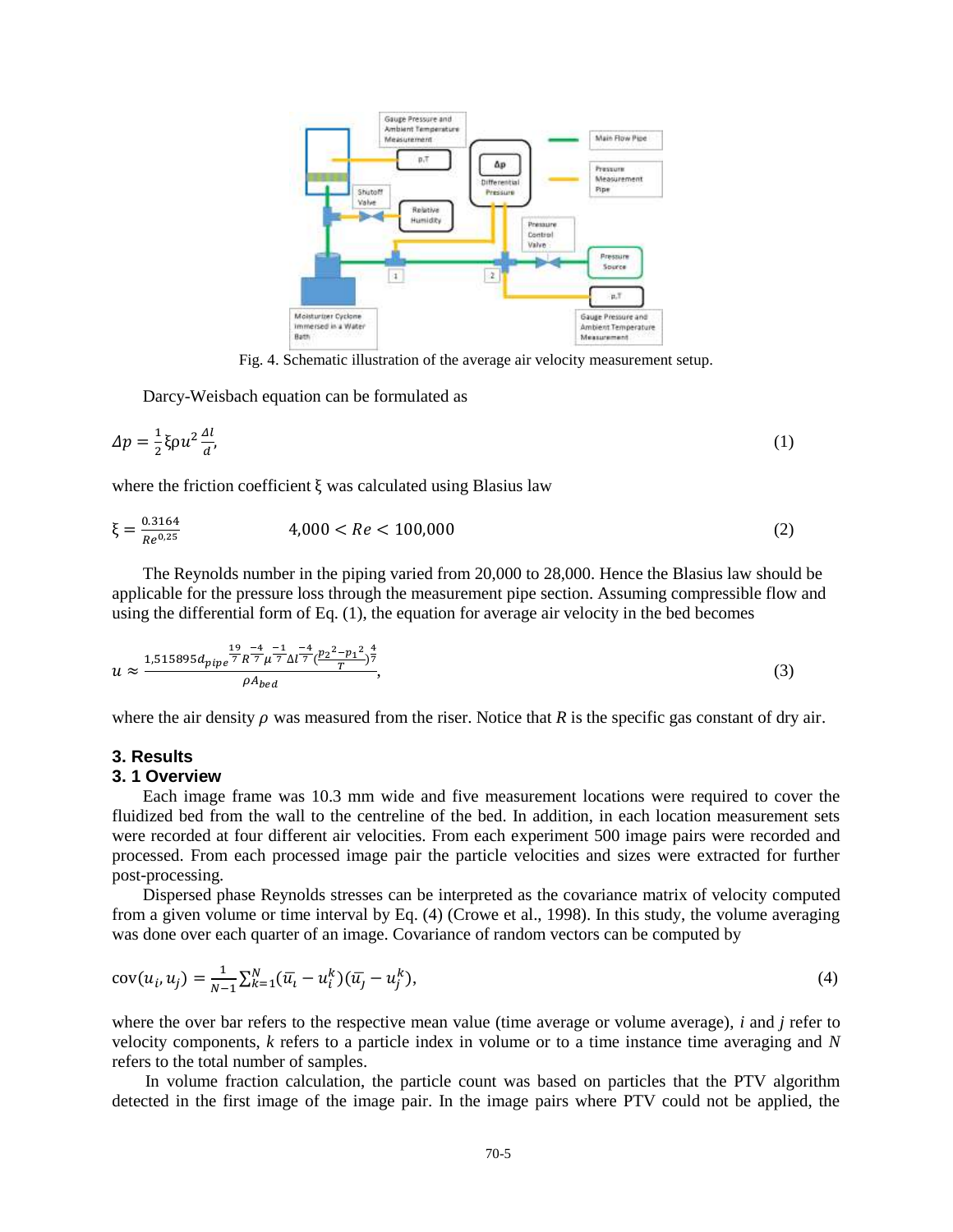particle count was estimated by thresholding the image, and counting the area of thresholded particles. The particles area was divided by an average thresholded particle area. This average area was calibrated from a dilute concentration image, where hand counting the particles was possible.

Since this approach cannot distinguish between large and small particles, the particle count computed was assigned to the smaller particles. This is acceptable, since typically there were only few percentages of larger particles from the whole particle count. Moreover, the above mentioned strategy is likely to underestimate the particle count in dense suspensions due to overlapping of the particles.

### **3. 2 Average Profiles**

Time averaged particle counts on 5mm times 10mm measurement areas at various air velocities are shown in Fig. 5. The position is the horizontal distance from the wall, zero being the wall and 50 mm being the centreline of the bed. There was a slight increase in the number of particles near the wall with lower air velocities. The standard deviation of volume fraction increased with increasing number of particles.

Difference from the CFB measurements of Mathiesen et al. (2000) was that the number of large diameter particles increased from the wall to the center line of the fluidized bed. In CFB articles Mathiesen et al. (2000) and Moortel et al. (1998), the particles show opposite behaviour.



Fig. 5. Time and volume averaged particle number profiles. On the far right the standard deviation of particle count is shown.

The time averaged velocities are shown in Fig. 6. The vertical velocity component is almost zero which is consistent with the fact that the net flux of solids is zero in a turbulent fluidized bed. The horizontal component is negative which suggests that the particles move from the center of the bed to the wall. The hooks observed near the wall have also been reported in CFB experiments, for instance by Mathiesen et al. (2000), and in a BFB study by Laverman et al. (2008). Large particles were excluded due to small sample size that can be seen in Fig. 5.



Fig. 6. Time averaged velocity profiles of small particles. Velocities are shown in dimensionless form relative to superficial velocity.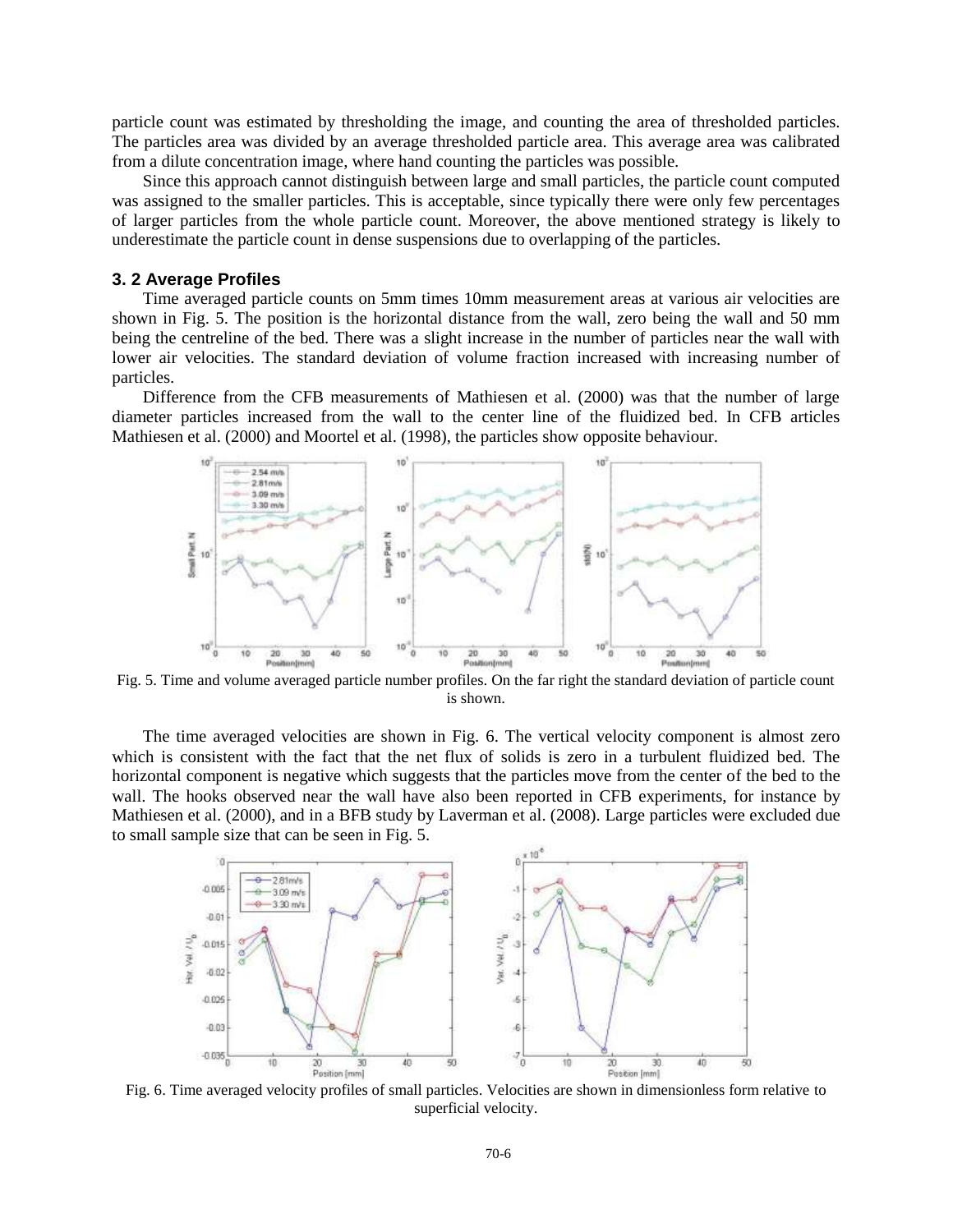## **3. 3 Dispersed Phase Reynolds Stresses**

Fig. 7 shows velocity fluctuations scaled by the square of the corresponding superficial velocity. The horizontal velocity component fluctuations decrease when approaching the wall. The vertical velocity component fluctuations on the other hand increase when approaching the wall.

Fig. 8 shows the time averages of the superficial velocity scaled dispersed phase Reynolds stresses (Crowe et al., 1998), also called as laminar particle stresses (Mayank et al., 2011) by some authors. The difference between velocity fluctuations of Fig. 7 and the Reynolds stresses of Fig. 8 is that the velocity fluctuations are computed as a covariance matrix (computed with Eq. (4), k refers now to the time instance) of the volume averaged velocities, while Reynolds stresses are time averages of the covariance matrix values computed over a volume at each time instance by Eq. (4) (k is in this case the particle index). The volume considered in the averaging is a quarter of the original image.

Reynolds stresses were computed from the PTV results alone since the PIV velocity fields are much smoother than the PTV fields, and therefore underestimate the Reynolds stresses. The vertical velocity fluctuations and the Reynolds stresses are larger by magnitude than the horizontal velocity fluctuations, demonstrating that the flow is highly anisotropic.



Fig. 7. Superficial velocity scaled velocity fluctuations of volume averaged velocities.



Fig. 8. Superficial velocity scaled dispersed phase Reynolds stresses.

## **4. Conclusion**

In this study, mean particle number, time averaged velocities, velocity fluctuations and dispersed phase Reynolds stresses were measured using a combined PTV-PIV method in the dilute top section of a turbulent fluidized bed. There were equal volumetric amounts of two particle populations with different narrow size distributions in the fluidized bed. The velocity results were shown only for the smaller sized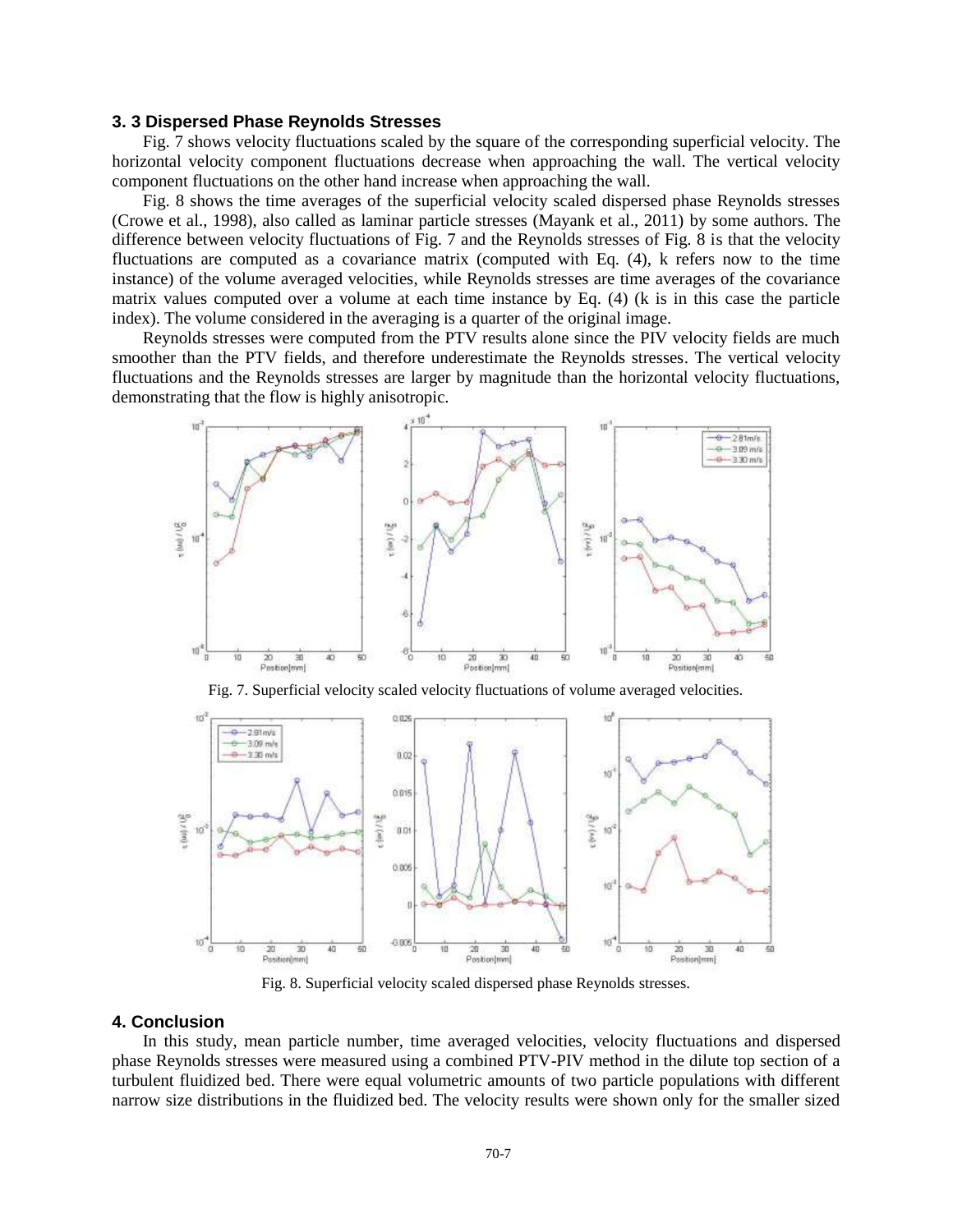particles (230 µm) since the sample size of the larger sized particles (390 µm) was very small in the measurement height of the bed. Results were compared to bubbling, turbulent, and circulating fluidized beds in order to find similarities and differences between various types of fluidized beds.

In comparison to CFB studies of Mathiesen et al. (2000) and Moortel et al. (1998), the large particle population shows opposite behaviour in a turbulent fluidized bed: the particle number increases from wall to the centre line of the bed. This behaviour is probably caused by large particles exiting the upward gas flow earlier than smaller particles. However, validating this hypothesis would require additional measurements below the measurement section of this study.

The averaged velocity profiles corresponded to the CFB study of Mathiesen et al. (2000) with an exception that the vertical velocity was very close to zero. Interestingly, the velocity profile shape was also similar to a BFB shown in Laverman et al. (2008). In summary, it can be stated that particles descent near the wall and there is a region next to the wall where the descending velocity is largest. Furthermore, there is a region between the wall and the maximum descending velocity region where the particle descending velocity is low. This causes hooks in the velocity profile that were observed in this study, and also in CFB (Mathiesen et al., 2000) and BFB studies (Laverman et al. 2008).

PIV was found out to underestimate the velocities compared to PTV due to zero blending from the background. In addition, PIV produces overly smooth fields that restrict its use to sufficiently smooth fields. For this reason, PIV should not be used for low level Reynolds stress estimation unless adequate resolution is obtained. Regardless of the differences between PIV and PTV, PIV can be used to assist PTV analysis in a valuable way and is certainly better than discarding the frames where PTV cannot be performed.

# **Acknowledgements**

The authors gratefully acknowledge the financial support of Tekes, VTT Technical Research Centre of Finland, Etelä-Savon Energia Oy, Fortum, Metso Power Oy and Numerola Oy, and the support from Saarijärven Kaukolämpö Oy. In addition, authors would like to thank Cavitar Ltd. for borrowing the laser used in this study, and FP-1005 action for support.

## **References**

- Agarwal G., Lattimer B., Ekkad S., Vandsburger U. (2011). Influence of multiple gas inlet jets on fluidized bed hydrodynamics using Particle Image Velocimetry and Digital Image Analysis. Powder Technology, 214, 122–134.
- Crowe C.T., Schwarzkopf J.D., Sommerfeld M., Tsuji Y. (2011). Multiphase Flows with Droplets and Particles, Second Edition. CRC Press.
- Jung J., Gidaspow D. (2005). Measurement of Two Kinds of Granular Temperatures, Stresses, and Dispersion in Bubbling Beds. Ind. Eng. Chem. Res., 44, 1329–1341.
- Kolehmainen J., Elfvengren J., Saarenrinne, P. (2013). A measurement-integrated solution for particle image velocimetry and volume fraction measurements in a fluidized bed. International Journal of Multiphase Flow, 56, 72–80.
- Kolehmainen J., Elfvengren J., Saarenrinne, P. (2014). Interference Based Dense Suspension Particle Tracking in Fluidized Beds. Experiments in Fluids. In Review.
- Laverman J.A., Roghair I., van Sint Annaland M., Kuipers H. (2008). Investigation Into the Hydrodynamics of Gas–Solid Fluidized Beds Using Particle Image Velocimetry Coupled With Digital Image Analysis. Can. J. Chem. Eng., 86, 523–535.
- Mathiesen V., Solberg T., Hjertager B.H. (2000). An experimental and computational study of multiphase flow behavior in a circulating fluidized bed. International Journal of Multiphase Flow, 26, 387–419.
- Mayank Kashyap, Benjapon Chalermsinsuwan, Dimitri Gidaspow. (2011). Measuring turbulence in a circulating fluidized using PIV techniques. Particuology, 9, 572–588.
- Mehmet T., Gidaspow D. (2004). Measurement of Granular Temperature and Stresses in Risers. AiChe Journal, 50, 1760–1775.